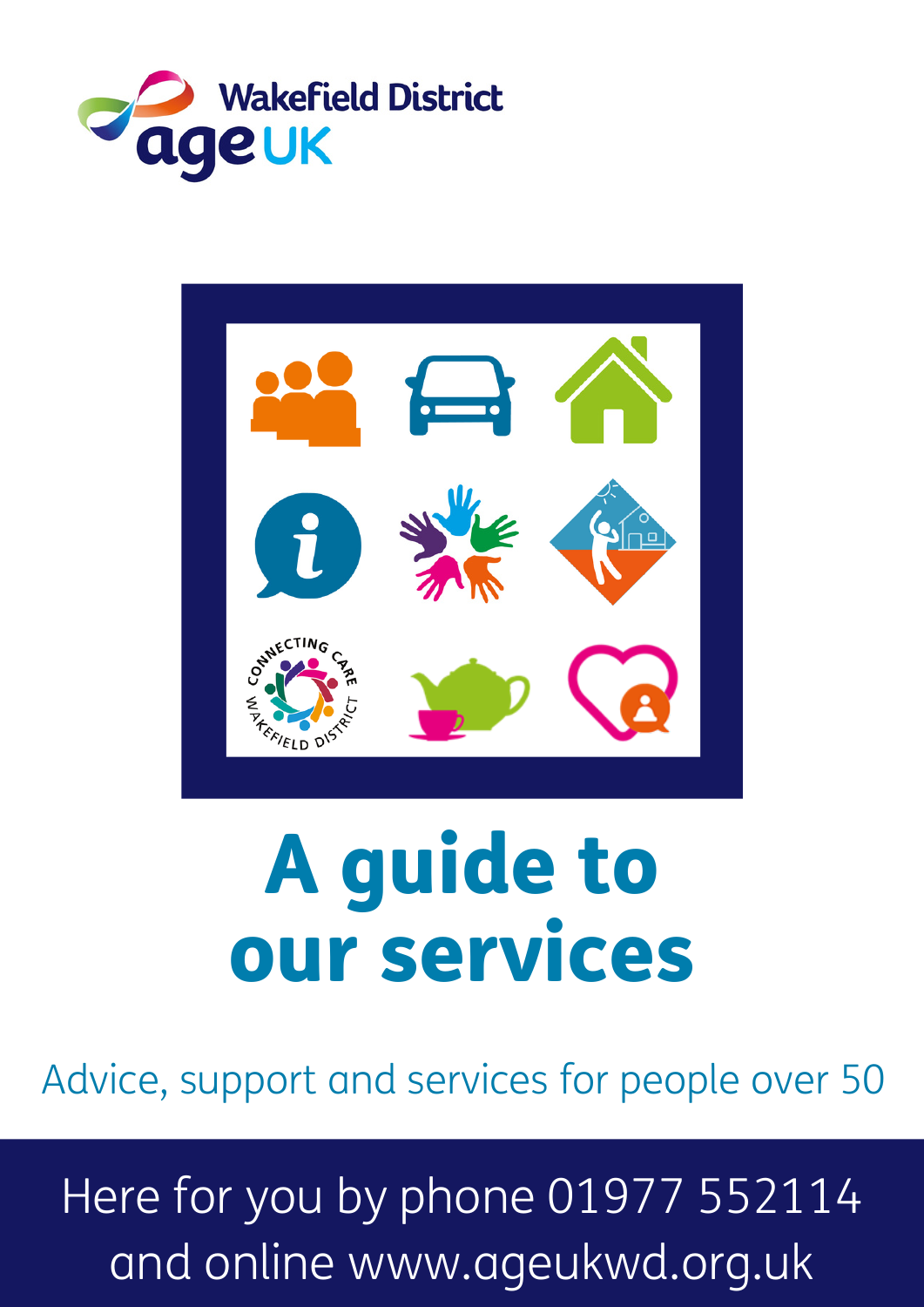Please see the list below with a brief description of our services, for more information, please call 01977 552114 or visit our website www.ageukwd.org.uk



### Information and Advice

A free advice line offering support and help through life's difficulties such as

- Benefit reviews
- Blue badge applications
- Housing issues
- Money worries



#### Connecting Care

Working with a team of professionals across the district addressing your health and social needs such as...

- Home Adaptations
- Mental & physical health concerns
- Wills & Power of Attorney
- Financial stability



#### Advocacy

Making sure your voice is heard for the important decisions in your life and clearing the way to communicate with the right people in the most effective way. We will be with you step by step to help get the best results for you.



# Veteran Support Service

Working closely with local armed forces organisations to make sure veterans are aware of all the benefits and services they are entitled to receive.



### Wraparound Support

Our trained staff are ready to listen and support you if you are feeling anxious about changes to your life, have low mood or depression.



### Dementia Group Therapy

Using the Cognitive Stimulation Therapy method, this programme is designed for people with Mild to Moderate dementia. A programme has 24 weekly sessions for 8-10 people covering a wide range of engaging topics.

# Free Services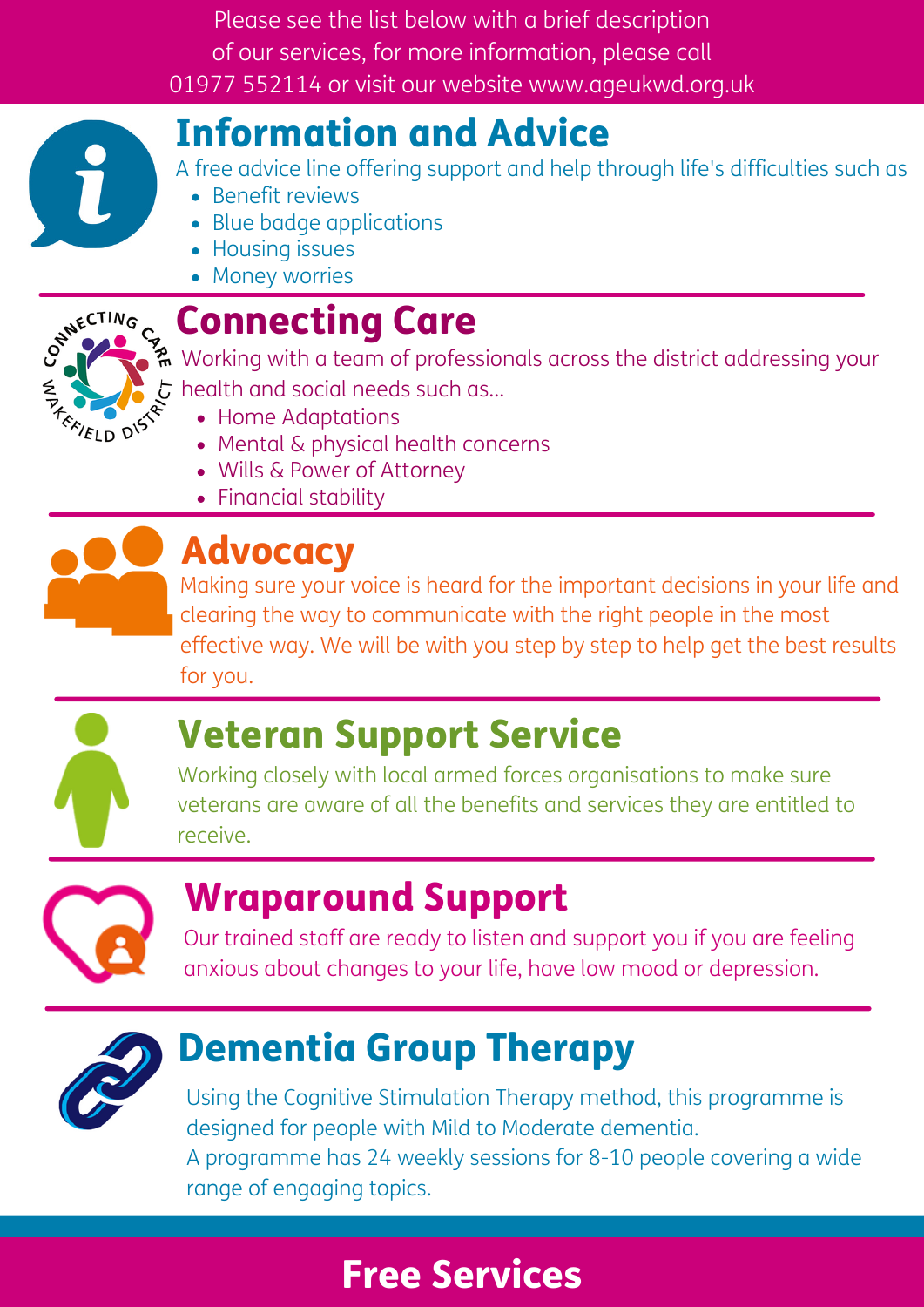## Hospital Transport Support Service

Safe and comfortable transport from hospital to a respite facility or your home. Making sure you have everything you need to make your discharge from hospital as smooth as possible, such as...

- Luggage/bags carried for you
- Support to and from our vehicles
- Wheelchair friendly assistance
- Home heating check
- Basic food shop completed
- Welfare call and continued support

Referral for this service is available from hospital staff only

# **Befriending**

Matching Volunteer Befrienders with isolated and lonely older people throughout the district of Wakefield, providing friendship and support. A choice of either regular telephone befriending or regular home visit befriending is available.

## Digital Inclusion



Helping people to get connected online, communicate with friends and family and complete online transactions. For more information about our free computer tablet loan scheme, please call the main telephone number.



#### Step Out

Assisting and supporting over 60's to gain the confidence to improve or increase independent access to social activities and groups, making later life a more enjoyable experience.



#### Time for Tea

Monthly group activities across the district, bringing people together for a chat and a cuppa in easily accessible locations. If you'd like to hear more about our Time for Tea project or receive a free copy of our wellbeing newsletter, please get in touch via the main telephone number.

### Free Services